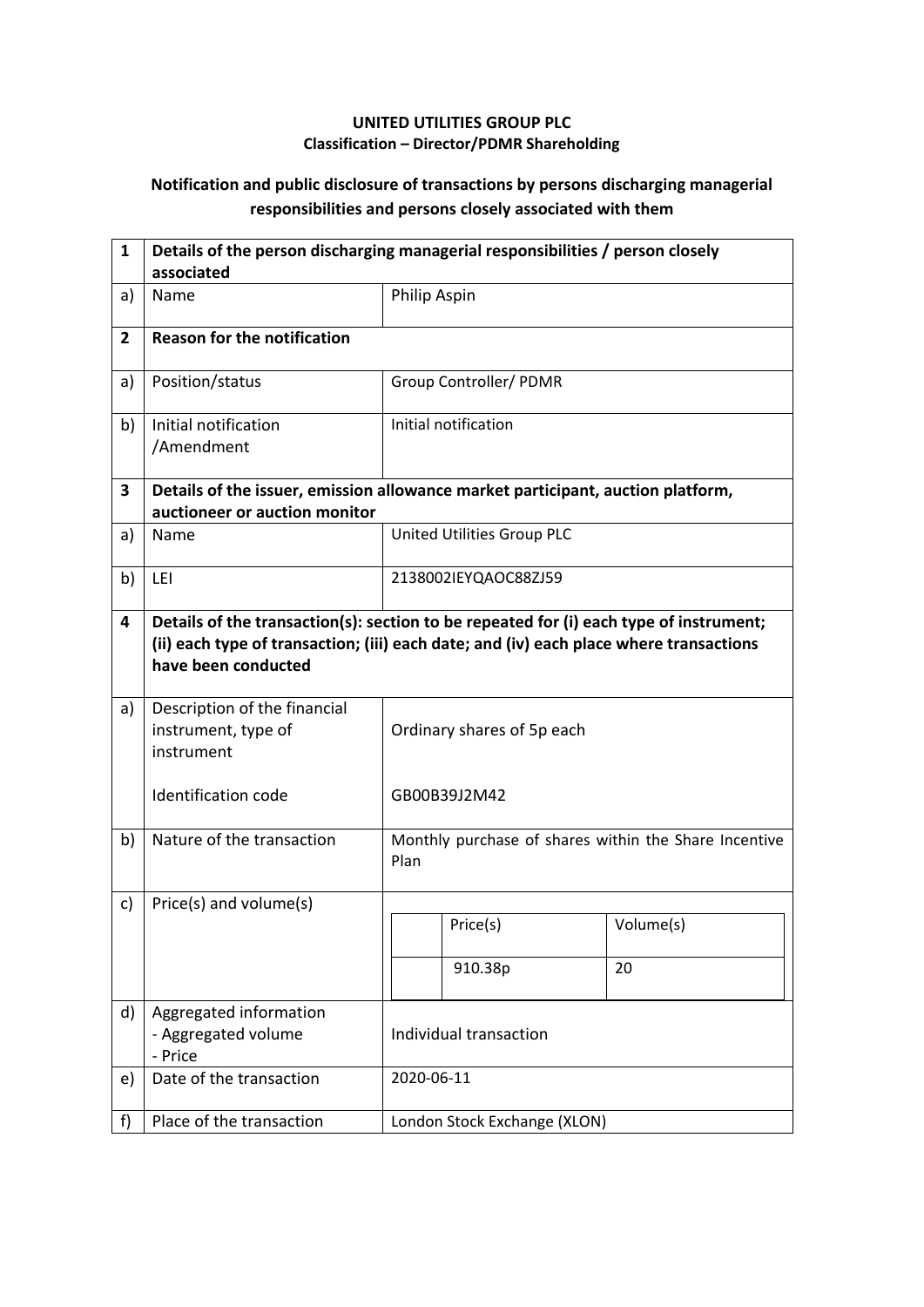| $\mathbf{1}$   | Details of the person discharging managerial responsibilities / person closely                                                                                                                          |                                                   |                                                       |  |  |  |
|----------------|---------------------------------------------------------------------------------------------------------------------------------------------------------------------------------------------------------|---------------------------------------------------|-------------------------------------------------------|--|--|--|
|                | associated                                                                                                                                                                                              |                                                   |                                                       |  |  |  |
| a)             | Name                                                                                                                                                                                                    | Louise Beardmore                                  |                                                       |  |  |  |
| $\overline{2}$ | <b>Reason for the notification</b>                                                                                                                                                                      |                                                   |                                                       |  |  |  |
| a)             | Position/status                                                                                                                                                                                         | <b>Customer Services and People Director/PDMR</b> |                                                       |  |  |  |
| b)             | Initial notification<br>/Amendment                                                                                                                                                                      | Initial notification                              |                                                       |  |  |  |
| 3              | Details of the issuer, emission allowance market participant, auction platform,<br>auctioneer or auction monitor                                                                                        |                                                   |                                                       |  |  |  |
| a)             | Name                                                                                                                                                                                                    | United Utilities Group PLC                        |                                                       |  |  |  |
| b)             | LEI                                                                                                                                                                                                     | 2138002IEYQAOC88ZJ59                              |                                                       |  |  |  |
| 4              | Details of the transaction(s): section to be repeated for (i) each type of instrument;<br>(ii) each type of transaction; (iii) each date; and (iv) each place where transactions<br>have been conducted |                                                   |                                                       |  |  |  |
| a)             | Description of the financial<br>instrument, type of<br>instrument                                                                                                                                       | Ordinary shares of 5p each                        |                                                       |  |  |  |
|                | Identification code                                                                                                                                                                                     | GB00B39J2M42                                      |                                                       |  |  |  |
| b)             | Nature of the transaction                                                                                                                                                                               | Plan                                              | Monthly purchase of shares within the Share Incentive |  |  |  |
| c)             | Price(s) and volume(s)                                                                                                                                                                                  |                                                   |                                                       |  |  |  |
|                |                                                                                                                                                                                                         | Price(s)                                          | Volume(s)                                             |  |  |  |
|                |                                                                                                                                                                                                         | 910.38p                                           | 21                                                    |  |  |  |
| d)             | Aggregated information<br>- Aggregated volume<br>- Price                                                                                                                                                | Individual transaction                            |                                                       |  |  |  |
| e)             | Date of the transaction                                                                                                                                                                                 | 2020-06-11                                        |                                                       |  |  |  |
| f)             | Place of the transaction                                                                                                                                                                                | London Stock Exchange (XLON)                      |                                                       |  |  |  |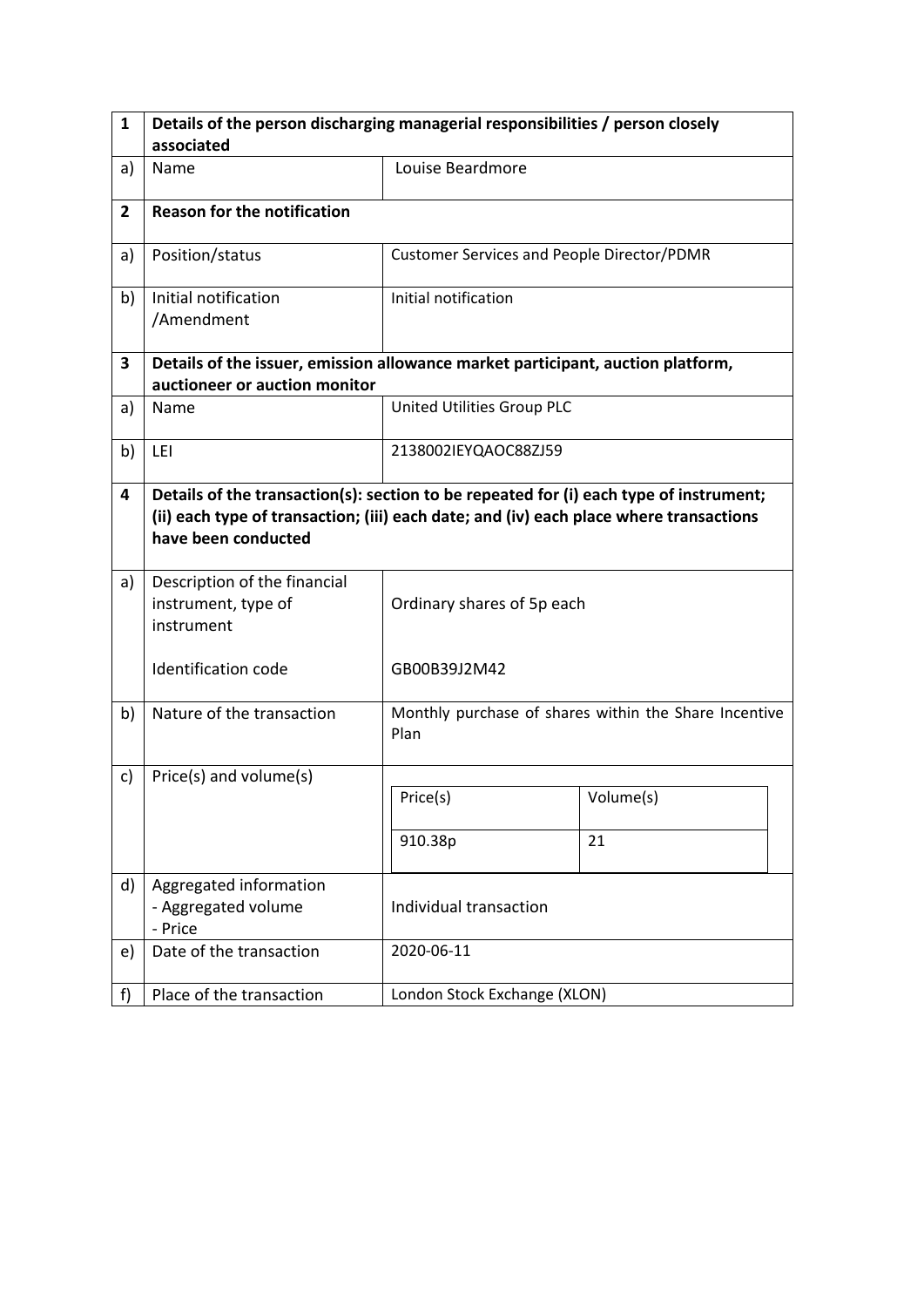| $\mathbf{1}$   | Details of the person discharging managerial responsibilities / person closely                                                                                                                          |                                       |                                                       |  |  |  |
|----------------|---------------------------------------------------------------------------------------------------------------------------------------------------------------------------------------------------------|---------------------------------------|-------------------------------------------------------|--|--|--|
|                | associated                                                                                                                                                                                              |                                       |                                                       |  |  |  |
| a)             | Name                                                                                                                                                                                                    | James Bullock                         |                                                       |  |  |  |
| $\overline{2}$ | <b>Reason for the notification</b>                                                                                                                                                                      |                                       |                                                       |  |  |  |
| a)             | Position/status                                                                                                                                                                                         | Strategy and Regulation Director/PDMR |                                                       |  |  |  |
| b)             | Initial notification<br>/Amendment                                                                                                                                                                      | Initial notification                  |                                                       |  |  |  |
| 3              | Details of the issuer, emission allowance market participant, auction platform,<br>auctioneer or auction monitor                                                                                        |                                       |                                                       |  |  |  |
| a)             | Name                                                                                                                                                                                                    | United Utilities Group PLC            |                                                       |  |  |  |
| b)             | LEI                                                                                                                                                                                                     | 2138002IEYQAOC88ZJ59                  |                                                       |  |  |  |
| 4              | Details of the transaction(s): section to be repeated for (i) each type of instrument;<br>(ii) each type of transaction; (iii) each date; and (iv) each place where transactions<br>have been conducted |                                       |                                                       |  |  |  |
| a)             | Description of the financial<br>instrument, type of<br>instrument                                                                                                                                       | Ordinary shares of 5p each            |                                                       |  |  |  |
|                | Identification code                                                                                                                                                                                     | GB00B39J2M42                          |                                                       |  |  |  |
| b)             | Nature of the transaction                                                                                                                                                                               | Plan                                  | Monthly purchase of shares within the Share Incentive |  |  |  |
| c)             | Price(s) and volume(s)                                                                                                                                                                                  |                                       |                                                       |  |  |  |
|                |                                                                                                                                                                                                         | Price(s)                              | Volume(s)                                             |  |  |  |
|                |                                                                                                                                                                                                         | 910.38p                               | 21                                                    |  |  |  |
| d)             | Aggregated information<br>- Aggregated volume<br>- Price                                                                                                                                                | Individual transaction                |                                                       |  |  |  |
| e)             | Date of the transaction                                                                                                                                                                                 | 2020-06-11                            |                                                       |  |  |  |
| f)             | Place of the transaction                                                                                                                                                                                | London Stock Exchange (XLON)          |                                                       |  |  |  |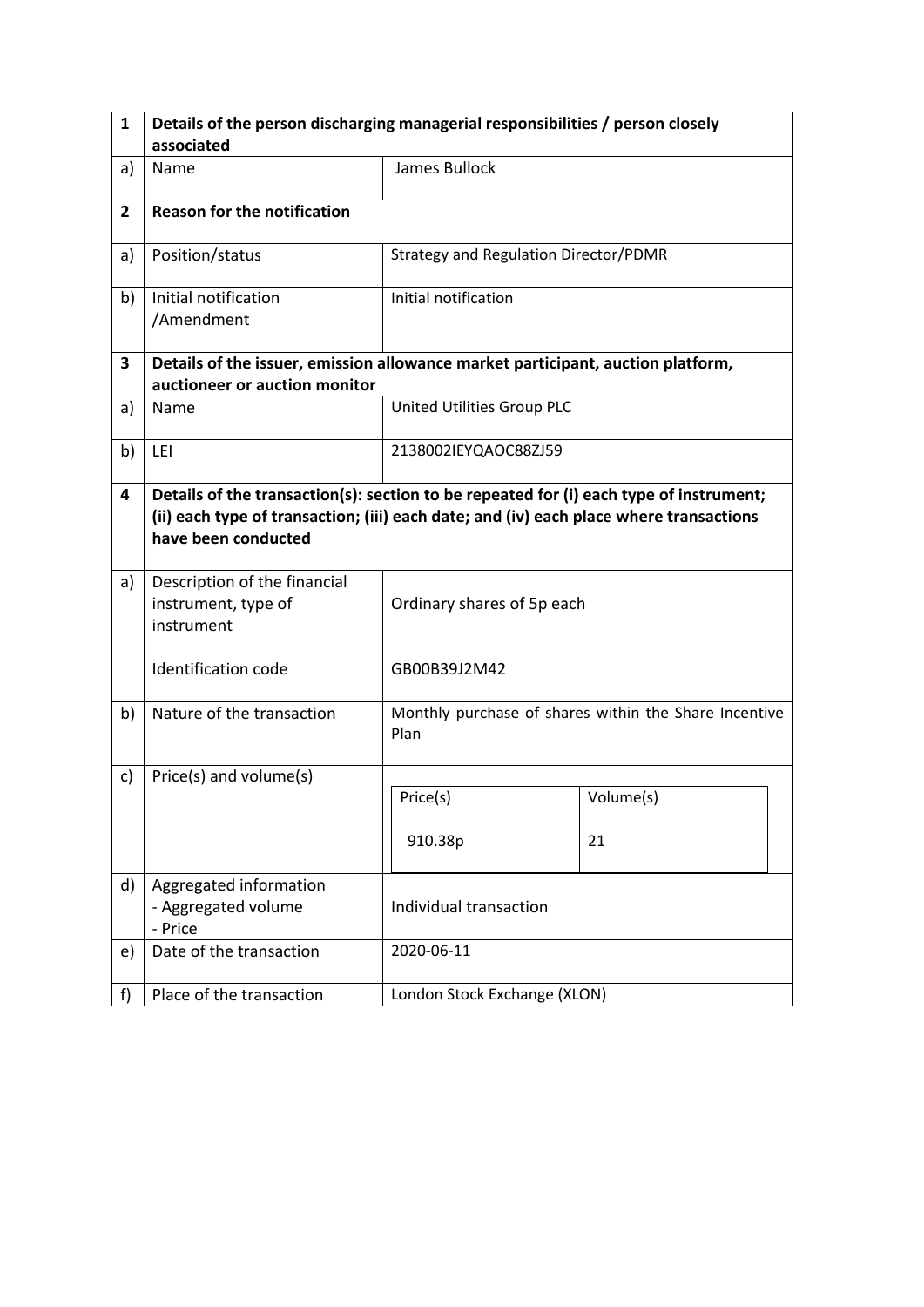| $\mathbf{1}$   | Details of the person discharging managerial responsibilities / person closely                                                                                                                          |                            |                                                       |           |  |
|----------------|---------------------------------------------------------------------------------------------------------------------------------------------------------------------------------------------------------|----------------------------|-------------------------------------------------------|-----------|--|
|                | associated                                                                                                                                                                                              |                            |                                                       |           |  |
| a)             | Name                                                                                                                                                                                                    |                            | <b>Simon Chadwick</b>                                 |           |  |
| $\overline{2}$ | <b>Reason for the notification</b>                                                                                                                                                                      |                            |                                                       |           |  |
| a)             | Position/status                                                                                                                                                                                         |                            | Digital Services & Central Operations/PDMR            |           |  |
| b)             | Initial notification<br>/Amendment                                                                                                                                                                      |                            | Initial notification                                  |           |  |
| 3              | Details of the issuer, emission allowance market participant, auction platform,<br>auctioneer or auction monitor                                                                                        |                            |                                                       |           |  |
| a)             | Name                                                                                                                                                                                                    |                            | United Utilities Group PLC                            |           |  |
| b)             | LEI                                                                                                                                                                                                     |                            | 2138002IEYQAOC88ZJ59                                  |           |  |
| 4              | Details of the transaction(s): section to be repeated for (i) each type of instrument;<br>(ii) each type of transaction; (iii) each date; and (iv) each place where transactions<br>have been conducted |                            |                                                       |           |  |
| a)             | Description of the financial<br>instrument, type of<br>instrument                                                                                                                                       | Ordinary shares of 5p each |                                                       |           |  |
|                | Identification code                                                                                                                                                                                     |                            | GB00B39J2M42                                          |           |  |
| b)             | Nature of the transaction                                                                                                                                                                               | Plan                       | Monthly purchase of shares within the Share Incentive |           |  |
| c)             | Price(s) and volume(s)                                                                                                                                                                                  |                            |                                                       |           |  |
|                |                                                                                                                                                                                                         |                            | Price(s)                                              | Volume(s) |  |
|                |                                                                                                                                                                                                         |                            | 910.38p                                               | 19        |  |
| d)             | Aggregated information<br>- Aggregated volume<br>- Price                                                                                                                                                | Individual transaction     |                                                       |           |  |
| e)             | Date of the transaction                                                                                                                                                                                 |                            | 2020-06-11                                            |           |  |
| f)             | Place of the transaction                                                                                                                                                                                |                            | London Stock Exchange (XLON)                          |           |  |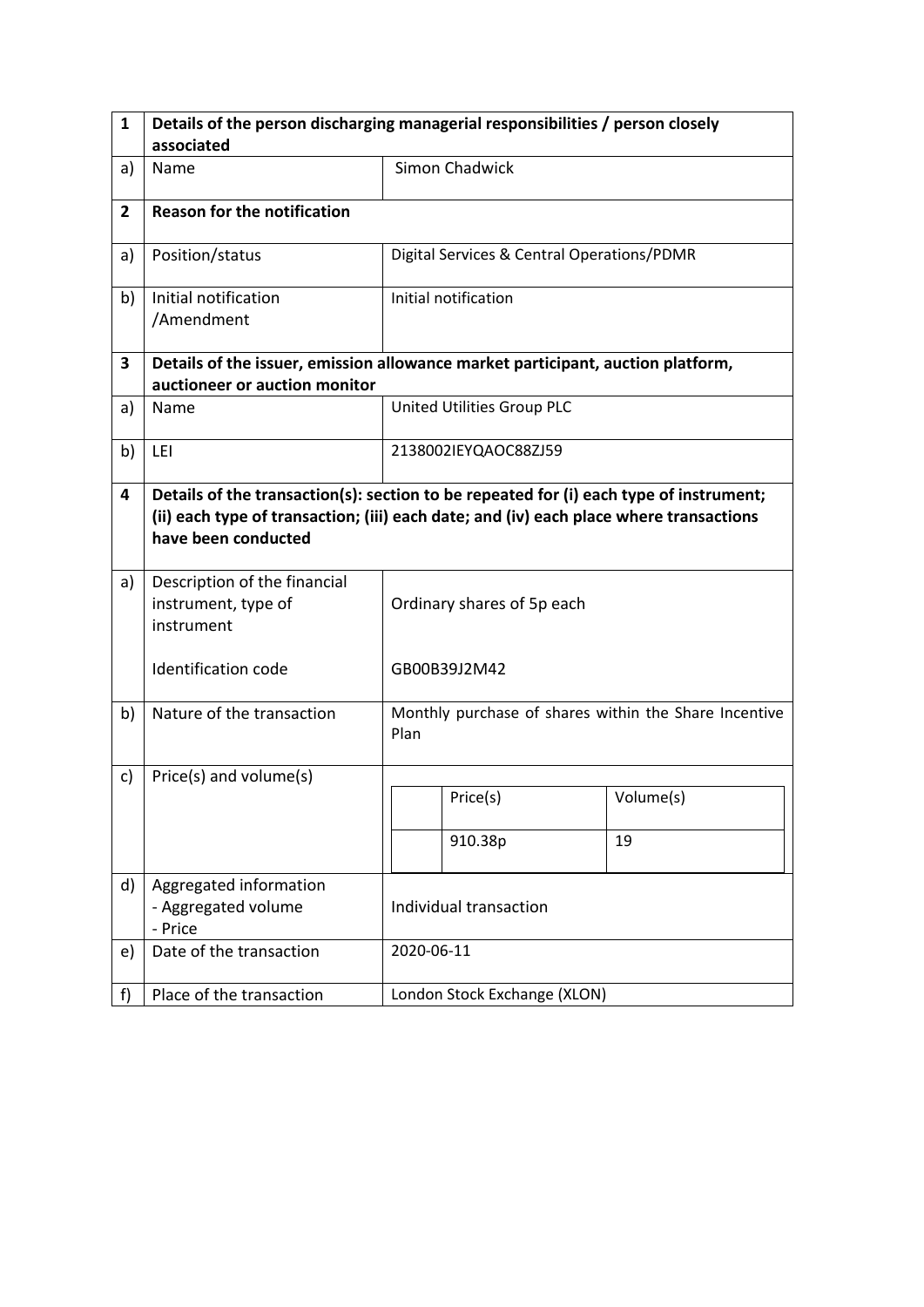| $\mathbf{1}$   | Details of the person discharging managerial responsibilities / person closely                                                                                                                          |                              |                                                       |  |  |  |
|----------------|---------------------------------------------------------------------------------------------------------------------------------------------------------------------------------------------------------|------------------------------|-------------------------------------------------------|--|--|--|
|                | associated                                                                                                                                                                                              |                              |                                                       |  |  |  |
| a)             | Name                                                                                                                                                                                                    | Simon Gardiner               |                                                       |  |  |  |
| $\overline{2}$ | <b>Reason for the notification</b>                                                                                                                                                                      |                              |                                                       |  |  |  |
| a)             | Position/status                                                                                                                                                                                         |                              | Company Secretary/PDMR                                |  |  |  |
| b)             | Initial notification<br>/Amendment                                                                                                                                                                      | Initial notification         |                                                       |  |  |  |
| 3              | Details of the issuer, emission allowance market participant, auction platform,<br>auctioneer or auction monitor                                                                                        |                              |                                                       |  |  |  |
| a)             | <b>Name</b>                                                                                                                                                                                             | United Utilities Group PLC   |                                                       |  |  |  |
| b)             | LEI                                                                                                                                                                                                     | 2138002IEYQAOC88ZJ59         |                                                       |  |  |  |
| 4              | Details of the transaction(s): section to be repeated for (i) each type of instrument;<br>(ii) each type of transaction; (iii) each date; and (iv) each place where transactions<br>have been conducted |                              |                                                       |  |  |  |
| a)             | Description of the financial<br>instrument, type of<br>instrument                                                                                                                                       | Ordinary shares of 5p each   |                                                       |  |  |  |
|                | <b>Identification code</b>                                                                                                                                                                              | GB00B39J2M42                 |                                                       |  |  |  |
| b)             | Nature of the transaction                                                                                                                                                                               | Plan                         | Monthly purchase of shares within the Share Incentive |  |  |  |
| c)             | Price(s) and volume(s)                                                                                                                                                                                  |                              |                                                       |  |  |  |
|                |                                                                                                                                                                                                         | Price(s)                     | Volume(s)                                             |  |  |  |
|                |                                                                                                                                                                                                         | 910.38p                      | 20                                                    |  |  |  |
| d)             | Aggregated information<br>- Aggregated volume<br>- Price                                                                                                                                                | Individual transaction       |                                                       |  |  |  |
| e)             | Date of the transaction                                                                                                                                                                                 | 2020-06-11                   |                                                       |  |  |  |
| f              | Place of the transaction                                                                                                                                                                                | London Stock Exchange (XLON) |                                                       |  |  |  |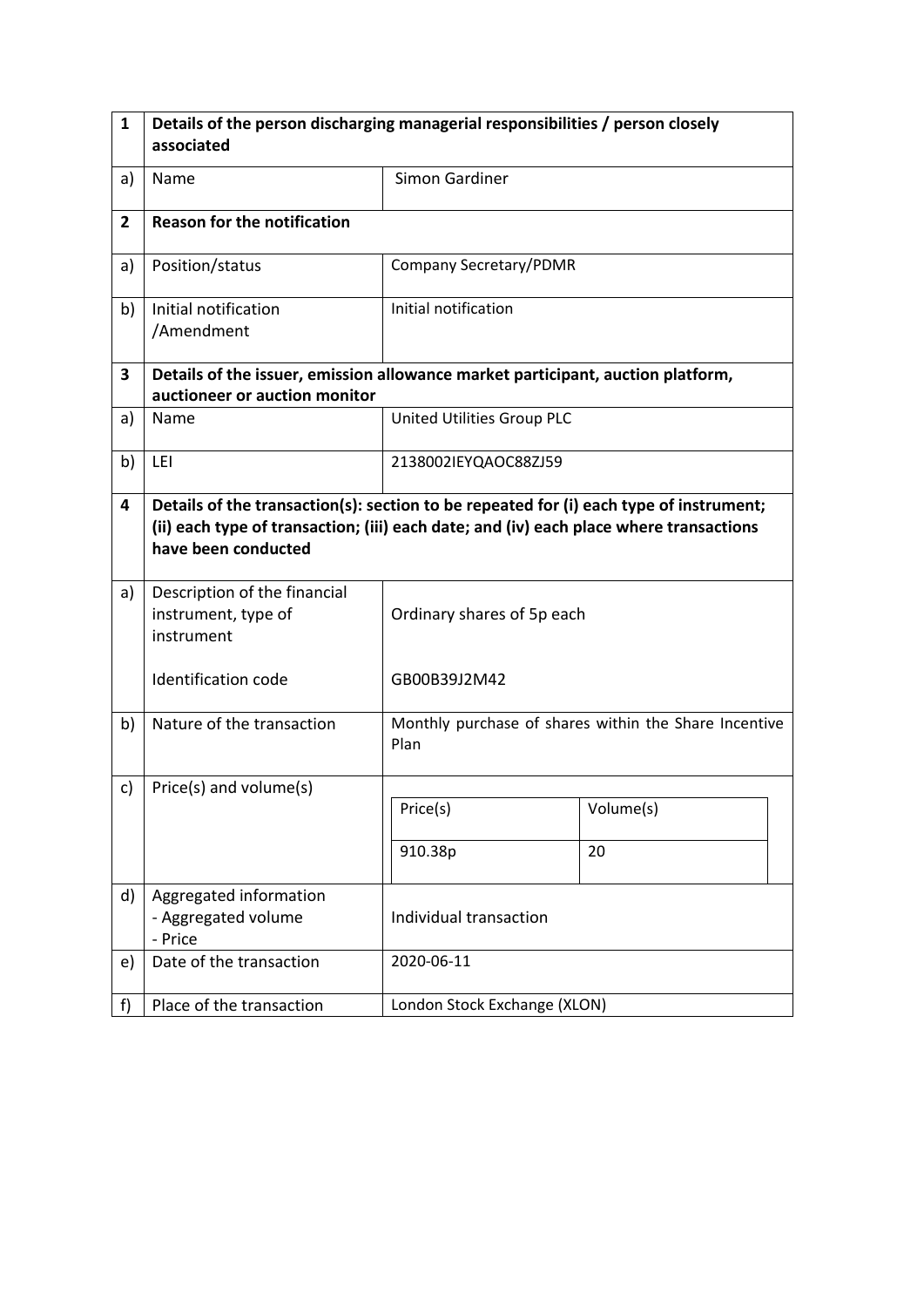| 1              | Details of the person discharging managerial responsibilities / person closely                                                                                                                          |                            |                                                       |           |  |
|----------------|---------------------------------------------------------------------------------------------------------------------------------------------------------------------------------------------------------|----------------------------|-------------------------------------------------------|-----------|--|
|                | associated                                                                                                                                                                                              |                            |                                                       |           |  |
| a)             | Name                                                                                                                                                                                                    |                            | Joanne Harrison                                       |           |  |
| $\overline{2}$ | <b>Reason for the notification</b>                                                                                                                                                                      |                            |                                                       |           |  |
| a)             | Position/status                                                                                                                                                                                         |                            | Environment and Asset Strategy Director/PDMR          |           |  |
| b)             | Initial notification<br>/Amendment                                                                                                                                                                      |                            | Initial notification                                  |           |  |
| 3              | Details of the issuer, emission allowance market participant, auction platform,<br>auctioneer or auction monitor                                                                                        |                            |                                                       |           |  |
| a)             | Name                                                                                                                                                                                                    |                            | United Utilities Group PLC                            |           |  |
| b)             | LEI                                                                                                                                                                                                     |                            | 2138002IEYQAOC88ZJ59                                  |           |  |
| 4              | Details of the transaction(s): section to be repeated for (i) each type of instrument;<br>(ii) each type of transaction; (iii) each date; and (iv) each place where transactions<br>have been conducted |                            |                                                       |           |  |
| a)             | Description of the financial<br>instrument, type of<br>instrument                                                                                                                                       | Ordinary shares of 5p each |                                                       |           |  |
|                | <b>Identification code</b>                                                                                                                                                                              |                            | GB00B39J2M42                                          |           |  |
| b)             | Nature of the transaction                                                                                                                                                                               | Plan                       | Monthly purchase of shares within the Share Incentive |           |  |
| c)             | Price(s) and volume(s)                                                                                                                                                                                  |                            |                                                       |           |  |
|                |                                                                                                                                                                                                         |                            | Price(s)                                              | Volume(s) |  |
|                |                                                                                                                                                                                                         |                            | 910.38p                                               | 20        |  |
| d)             | Aggregated information<br>- Aggregated volume<br>- Price                                                                                                                                                | Individual transaction     |                                                       |           |  |
| e)             | Date of the transaction                                                                                                                                                                                 |                            | 2020-06-11                                            |           |  |
| f)             | Place of the transaction                                                                                                                                                                                |                            | London Stock Exchange (XLON)                          |           |  |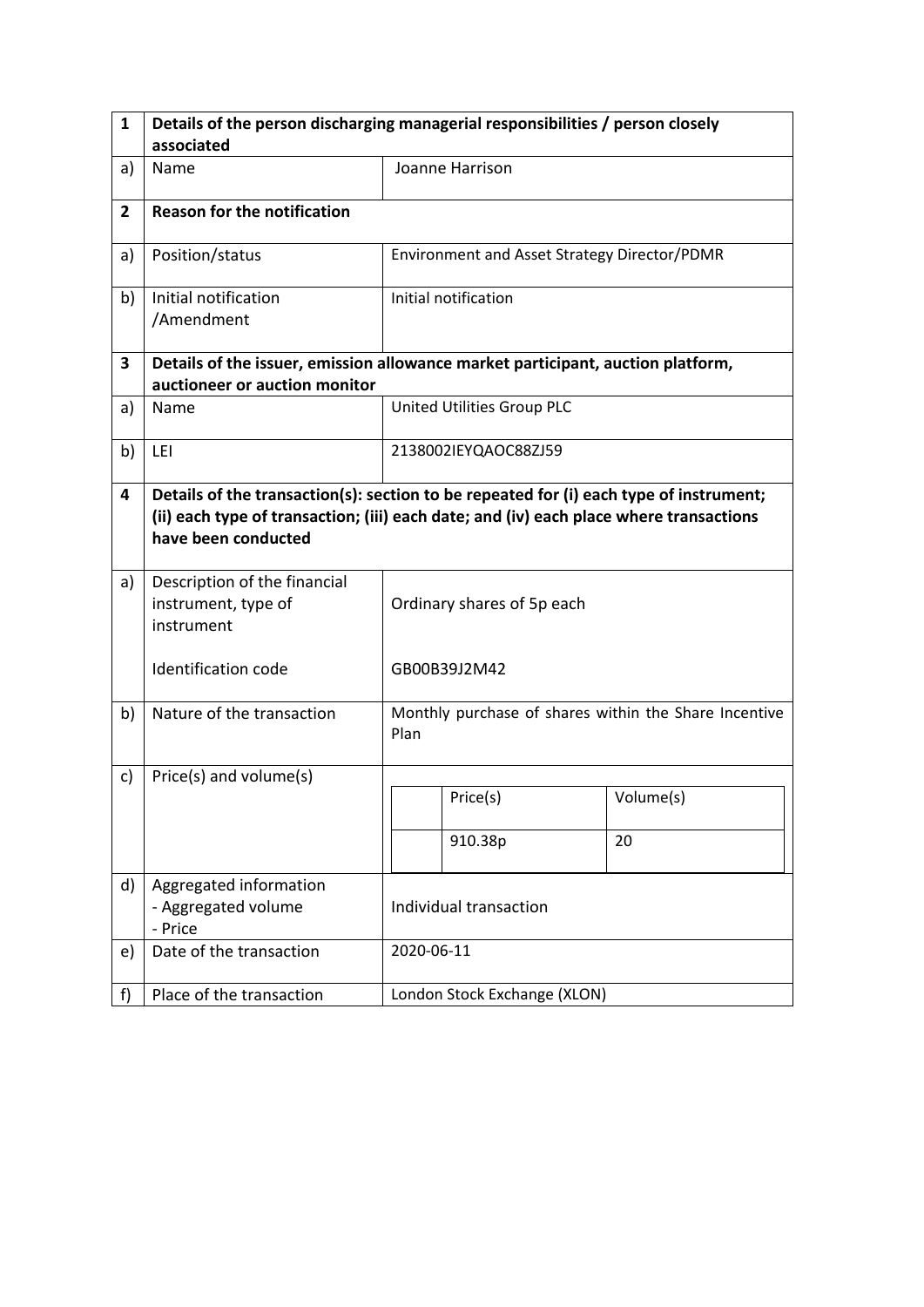| $\mathbf{1}$   | Details of the person discharging managerial responsibilities / person closely                                                                                                                          |                                                               |                              |           |  |
|----------------|---------------------------------------------------------------------------------------------------------------------------------------------------------------------------------------------------------|---------------------------------------------------------------|------------------------------|-----------|--|
|                | associated                                                                                                                                                                                              |                                                               |                              |           |  |
| a)             | Name                                                                                                                                                                                                    |                                                               | James Keith Haslett          |           |  |
| $\overline{2}$ | <b>Reason for the notification</b>                                                                                                                                                                      |                                                               |                              |           |  |
| a)             | Position/status                                                                                                                                                                                         |                                                               | Director of Wastewater/PDMR  |           |  |
| b)             | Initial notification<br>/Amendment                                                                                                                                                                      |                                                               | Initial notification         |           |  |
| 3              | Details of the issuer, emission allowance market participant, auction platform,<br>auctioneer or auction monitor                                                                                        |                                                               |                              |           |  |
| a)             | Name                                                                                                                                                                                                    |                                                               | United Utilities Group PLC   |           |  |
| b)             | LEI                                                                                                                                                                                                     |                                                               | 2138002IEYQAOC88ZJ59         |           |  |
| 4              | Details of the transaction(s): section to be repeated for (i) each type of instrument;<br>(ii) each type of transaction; (iii) each date; and (iv) each place where transactions<br>have been conducted |                                                               |                              |           |  |
| a)             | Description of the financial<br>instrument, type of<br>instrument                                                                                                                                       | Ordinary shares of 5p each                                    |                              |           |  |
|                | <b>Identification code</b>                                                                                                                                                                              | GB00B39J2M42                                                  |                              |           |  |
| b)             | Nature of the transaction                                                                                                                                                                               | Monthly purchase of shares within the Share Incentive<br>Plan |                              |           |  |
| c)             | Price(s) and volume(s)                                                                                                                                                                                  |                                                               |                              |           |  |
|                |                                                                                                                                                                                                         |                                                               | Price(s)                     | Volume(s) |  |
|                |                                                                                                                                                                                                         |                                                               | 910.38p                      | 20        |  |
| d)             | Aggregated information<br>- Aggregated volume<br>- Price                                                                                                                                                | Individual transaction                                        |                              |           |  |
| e)             | Date of the transaction                                                                                                                                                                                 |                                                               | 2020-06-11                   |           |  |
| f)             | Place of the transaction                                                                                                                                                                                |                                                               | London Stock Exchange (XLON) |           |  |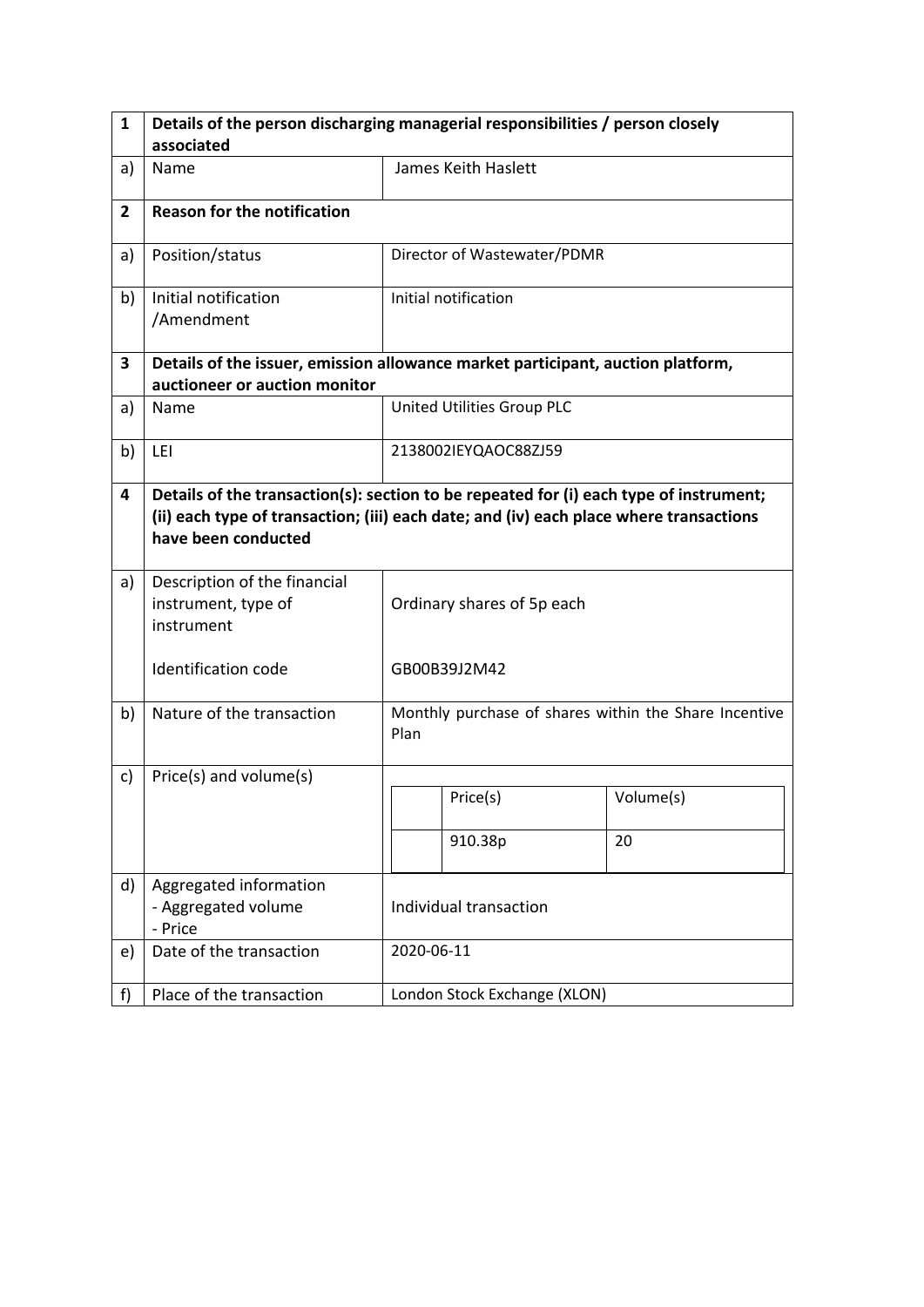| $\mathbf{1}$   | Details of the person discharging managerial responsibilities / person closely                                                                                                                          |                              |                                                       |  |  |  |
|----------------|---------------------------------------------------------------------------------------------------------------------------------------------------------------------------------------------------------|------------------------------|-------------------------------------------------------|--|--|--|
|                | associated                                                                                                                                                                                              |                              |                                                       |  |  |  |
| a)             | Name                                                                                                                                                                                                    | John Russell Houlden         |                                                       |  |  |  |
| $\overline{2}$ | <b>Reason for the notification</b>                                                                                                                                                                      |                              |                                                       |  |  |  |
| a)             | Position/status                                                                                                                                                                                         | Chief Financial Officer/PDMR |                                                       |  |  |  |
| b)             | Initial notification<br>/Amendment                                                                                                                                                                      | Initial notification         |                                                       |  |  |  |
| 3              | Details of the issuer, emission allowance market participant, auction platform,<br>auctioneer or auction monitor                                                                                        |                              |                                                       |  |  |  |
| a)             | Name                                                                                                                                                                                                    | United Utilities Group PLC   |                                                       |  |  |  |
| b)             | LEI                                                                                                                                                                                                     | 2138002IEYQAOC88ZJ59         |                                                       |  |  |  |
| 4              | Details of the transaction(s): section to be repeated for (i) each type of instrument;<br>(ii) each type of transaction; (iii) each date; and (iv) each place where transactions<br>have been conducted |                              |                                                       |  |  |  |
| a)             | Description of the financial<br>instrument, type of<br>instrument                                                                                                                                       | Ordinary shares of 5p each   |                                                       |  |  |  |
|                | Identification code                                                                                                                                                                                     | GB00B39J2M42                 |                                                       |  |  |  |
| b)             | Nature of the transaction                                                                                                                                                                               | Plan                         | Monthly purchase of shares within the Share Incentive |  |  |  |
| c)             | Price(s) and volume(s)                                                                                                                                                                                  |                              |                                                       |  |  |  |
|                |                                                                                                                                                                                                         | Price(s)                     | Volume(s)                                             |  |  |  |
|                |                                                                                                                                                                                                         | 910.38p                      | 19                                                    |  |  |  |
| d)             | Aggregated information<br>- Aggregated volume<br>- Price                                                                                                                                                | Individual transaction       |                                                       |  |  |  |
| e)             | Date of the transaction                                                                                                                                                                                 | 2020-06-11                   |                                                       |  |  |  |
| f)             | Place of the transaction                                                                                                                                                                                | London Stock Exchange (XLON) |                                                       |  |  |  |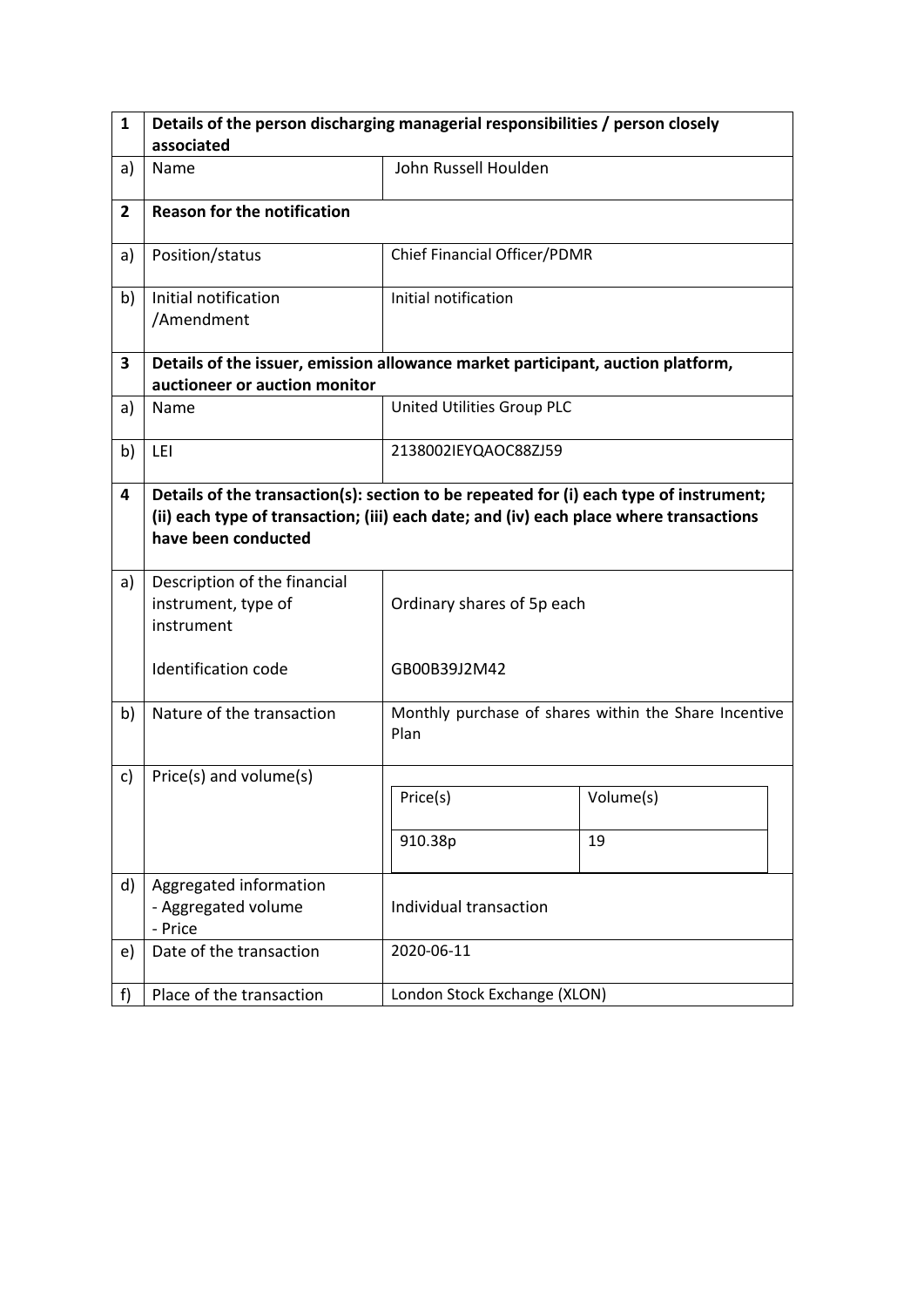| $\mathbf{1}$   | Details of the person discharging managerial responsibilities / person closely                                                                                                                          |                                 |                                                       |  |  |  |
|----------------|---------------------------------------------------------------------------------------------------------------------------------------------------------------------------------------------------------|---------------------------------|-------------------------------------------------------|--|--|--|
|                | associated                                                                                                                                                                                              |                                 |                                                       |  |  |  |
| a)             | Name                                                                                                                                                                                                    | Gaynor Kenyon                   |                                                       |  |  |  |
| $\overline{2}$ | <b>Reason for the notification</b>                                                                                                                                                                      |                                 |                                                       |  |  |  |
| a)             | Position/status                                                                                                                                                                                         | Corporate Affairs Director/PDMR |                                                       |  |  |  |
| b)             | Initial notification<br>/Amendment                                                                                                                                                                      | Initial notification            |                                                       |  |  |  |
| 3              | Details of the issuer, emission allowance market participant, auction platform,<br>auctioneer or auction monitor                                                                                        |                                 |                                                       |  |  |  |
| a)             | Name                                                                                                                                                                                                    | United Utilities Group PLC      |                                                       |  |  |  |
| b)             | LEI                                                                                                                                                                                                     | 2138002IEYQAOC88ZJ59            |                                                       |  |  |  |
| 4              | Details of the transaction(s): section to be repeated for (i) each type of instrument;<br>(ii) each type of transaction; (iii) each date; and (iv) each place where transactions<br>have been conducted |                                 |                                                       |  |  |  |
| a)             | Description of the financial<br>instrument, type of<br>instrument                                                                                                                                       | Ordinary shares of 5p each      |                                                       |  |  |  |
|                | Identification code                                                                                                                                                                                     | GB00B39J2M42                    |                                                       |  |  |  |
| b)             | Nature of the transaction                                                                                                                                                                               | Plan                            | Monthly purchase of shares within the Share Incentive |  |  |  |
| c)             | Price(s) and volume(s)                                                                                                                                                                                  |                                 |                                                       |  |  |  |
|                |                                                                                                                                                                                                         | Price(s)                        | Volume(s)                                             |  |  |  |
|                |                                                                                                                                                                                                         | 910.38p                         | 21                                                    |  |  |  |
| d)             | Aggregated information<br>- Aggregated volume<br>- Price                                                                                                                                                | Individual transaction          |                                                       |  |  |  |
| e)             | Date of the transaction                                                                                                                                                                                 | 2020-06-11                      |                                                       |  |  |  |
| f)             | Place of the transaction                                                                                                                                                                                | London Stock Exchange (XLON)    |                                                       |  |  |  |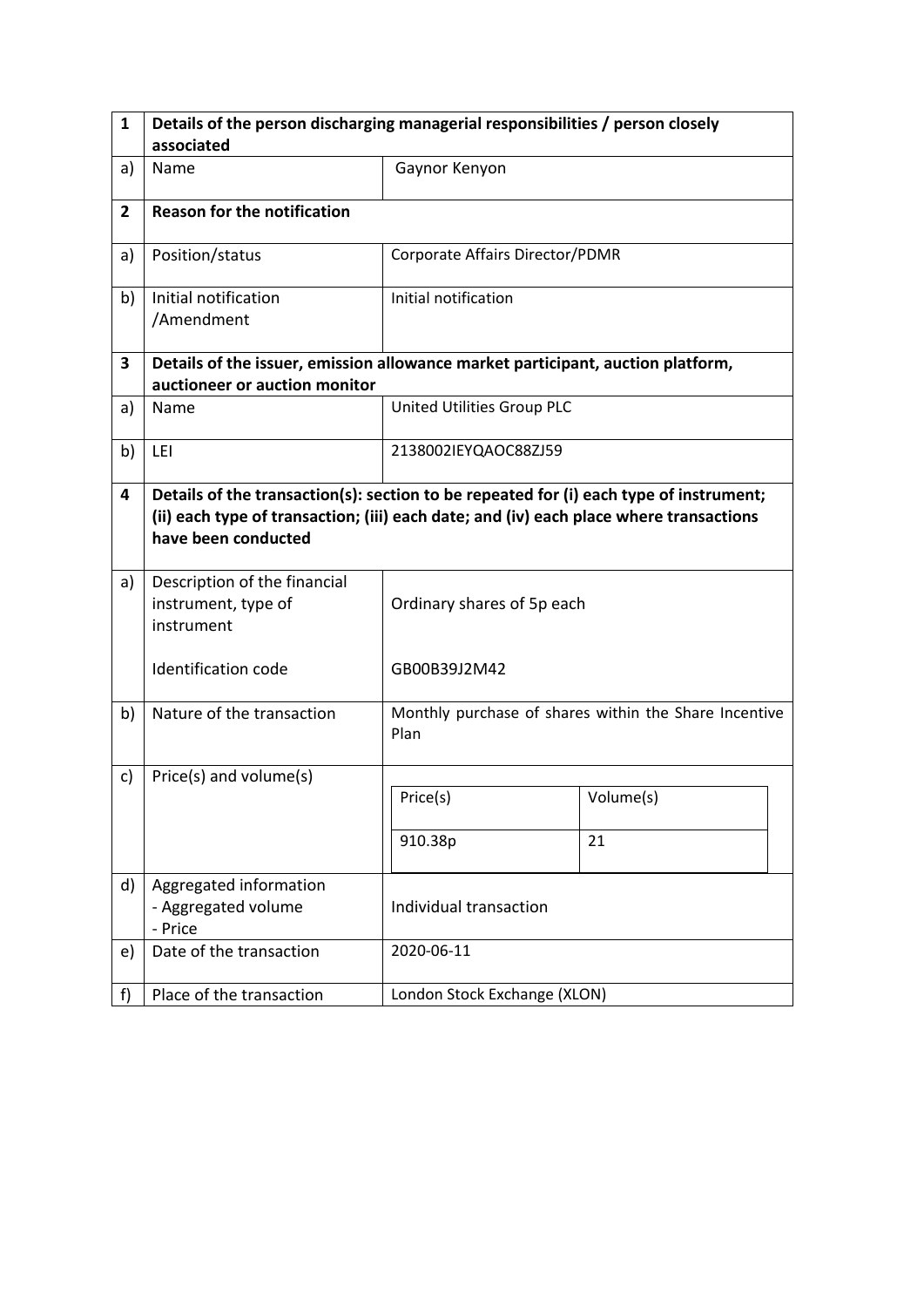| $\mathbf{1}$   | Details of the person discharging managerial responsibilities / person closely                                                                                                                          |                            |                                                |                                                       |  |
|----------------|---------------------------------------------------------------------------------------------------------------------------------------------------------------------------------------------------------|----------------------------|------------------------------------------------|-------------------------------------------------------|--|
|                | associated                                                                                                                                                                                              |                            |                                                |                                                       |  |
| a)             | Name                                                                                                                                                                                                    | <b>Tom Lissett</b>         |                                                |                                                       |  |
| $\overline{2}$ | <b>Reason for the notification</b>                                                                                                                                                                      |                            |                                                |                                                       |  |
| a)             | Position/status                                                                                                                                                                                         |                            | Director of Bioresource & Energy Services/PDMR |                                                       |  |
| b)             | Initial notification<br>/Amendment                                                                                                                                                                      |                            | Initial notification                           |                                                       |  |
| 3              | Details of the issuer, emission allowance market participant, auction platform,<br>auctioneer or auction monitor                                                                                        |                            |                                                |                                                       |  |
| a)             | Name                                                                                                                                                                                                    |                            | United Utilities Group PLC                     |                                                       |  |
| b)             | LEI                                                                                                                                                                                                     |                            | 2138002IEYQAOC88ZJ59                           |                                                       |  |
| 4              | Details of the transaction(s): section to be repeated for (i) each type of instrument;<br>(ii) each type of transaction; (iii) each date; and (iv) each place where transactions<br>have been conducted |                            |                                                |                                                       |  |
| a)             | Description of the financial<br>instrument, type of<br>instrument                                                                                                                                       | Ordinary shares of 5p each |                                                |                                                       |  |
|                | <b>Identification code</b>                                                                                                                                                                              |                            | GB00B39J2M42                                   |                                                       |  |
| b)             | Nature of the transaction                                                                                                                                                                               | Plan                       |                                                | Monthly purchase of shares within the Share Incentive |  |
| c)             | Price(s) and volume(s)                                                                                                                                                                                  |                            |                                                |                                                       |  |
|                |                                                                                                                                                                                                         |                            | Price(s)                                       | Volume(s)                                             |  |
|                |                                                                                                                                                                                                         |                            | 910.38p                                        | 19                                                    |  |
| d)             | Aggregated information<br>- Aggregated volume<br>- Price                                                                                                                                                | Individual transaction     |                                                |                                                       |  |
| e)             | Date of the transaction                                                                                                                                                                                 |                            | 2020-06-11                                     |                                                       |  |
| f)             | Place of the transaction                                                                                                                                                                                |                            | London Stock Exchange (XLON)                   |                                                       |  |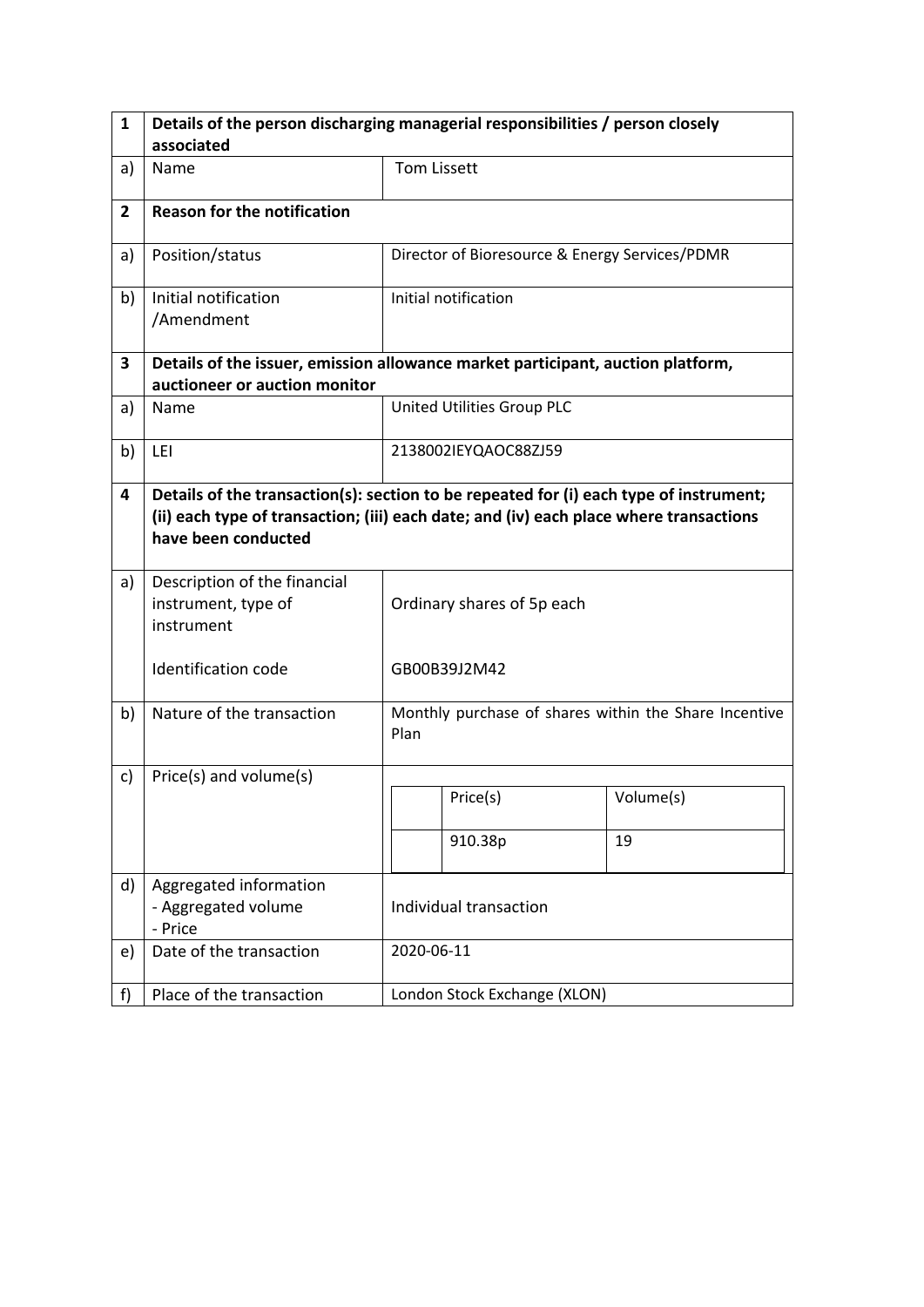| 1.             | Details of the person discharging managerial responsibilities / person closely                                                                                                                          |                              |                                                       |  |  |  |
|----------------|---------------------------------------------------------------------------------------------------------------------------------------------------------------------------------------------------------|------------------------------|-------------------------------------------------------|--|--|--|
|                | associated                                                                                                                                                                                              |                              |                                                       |  |  |  |
| a)             | Name                                                                                                                                                                                                    | <b>Steve Mogford</b>         |                                                       |  |  |  |
| $\overline{2}$ | <b>Reason for the notification</b>                                                                                                                                                                      |                              |                                                       |  |  |  |
| a)             | Position/status                                                                                                                                                                                         | Chief Executive Officer/PDMR |                                                       |  |  |  |
| b)             | Initial notification<br>/Amendment                                                                                                                                                                      | Initial notification         |                                                       |  |  |  |
| 3              | Details of the issuer, emission allowance market participant, auction platform,<br>auctioneer or auction monitor                                                                                        |                              |                                                       |  |  |  |
| a)             | Name                                                                                                                                                                                                    | United Utilities Group PLC   |                                                       |  |  |  |
| b)             | LEI                                                                                                                                                                                                     | 2138002IEYQAOC88ZJ59         |                                                       |  |  |  |
| 4              | Details of the transaction(s): section to be repeated for (i) each type of instrument;<br>(ii) each type of transaction; (iii) each date; and (iv) each place where transactions<br>have been conducted |                              |                                                       |  |  |  |
| a)             | Description of the financial<br>instrument, type of<br>instrument                                                                                                                                       | Ordinary shares of 5p each   |                                                       |  |  |  |
|                | <b>Identification code</b>                                                                                                                                                                              | GB00B39J2M42                 |                                                       |  |  |  |
| b)             | Nature of the transaction                                                                                                                                                                               | Plan                         | Monthly purchase of shares within the Share Incentive |  |  |  |
| c)             | Price(s) and volume(s)                                                                                                                                                                                  |                              |                                                       |  |  |  |
|                |                                                                                                                                                                                                         | Price(s)                     | Volume(s)                                             |  |  |  |
|                |                                                                                                                                                                                                         | 910.38p                      | 20                                                    |  |  |  |
| d)             | Aggregated information<br>- Aggregated volume<br>- Price                                                                                                                                                | Individual transaction       |                                                       |  |  |  |
| e)             | Date of the transaction                                                                                                                                                                                 | 2020-06-11                   |                                                       |  |  |  |
| f)             | Place of the transaction                                                                                                                                                                                | London Stock Exchange (XLON) |                                                       |  |  |  |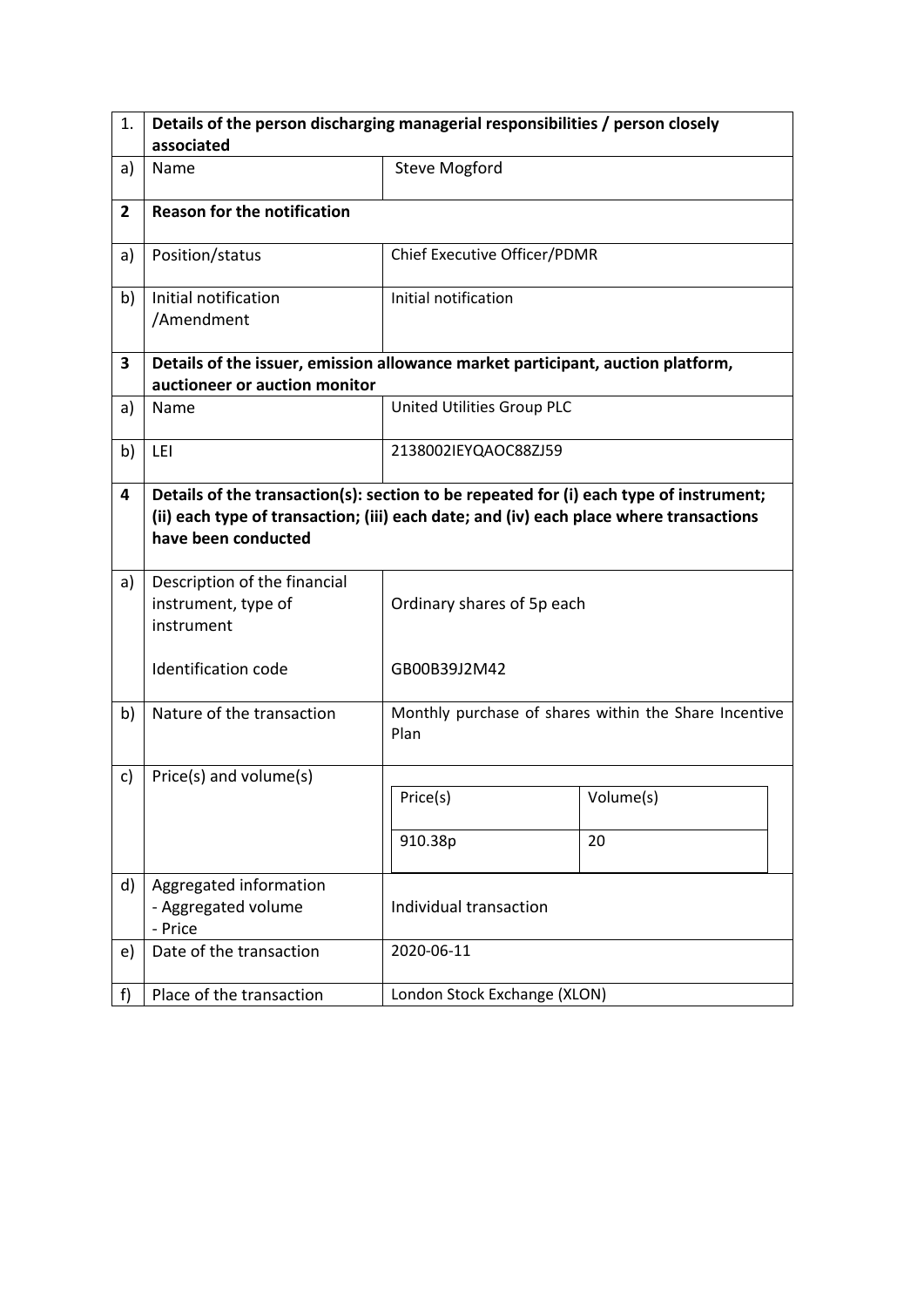| 1              | Details of the person discharging managerial responsibilities / person closely                                                                                                                          |                            |                                             |                                                       |  |
|----------------|---------------------------------------------------------------------------------------------------------------------------------------------------------------------------------------------------------|----------------------------|---------------------------------------------|-------------------------------------------------------|--|
|                | associated                                                                                                                                                                                              |                            |                                             |                                                       |  |
| a)             | Name                                                                                                                                                                                                    |                            | <b>Martin Padley</b>                        |                                                       |  |
| $\overline{2}$ | <b>Reason for the notification</b>                                                                                                                                                                      |                            |                                             |                                                       |  |
| a)             | Position/status                                                                                                                                                                                         |                            | Water and Scientific Services Director/PDMR |                                                       |  |
| b)             | Initial notification<br>/Amendment                                                                                                                                                                      |                            | Initial notification                        |                                                       |  |
| 3              | Details of the issuer, emission allowance market participant, auction platform,<br>auctioneer or auction monitor                                                                                        |                            |                                             |                                                       |  |
| a)             | Name                                                                                                                                                                                                    |                            | United Utilities Group PLC                  |                                                       |  |
| b)             | LEI                                                                                                                                                                                                     | 2138002IEYQAOC88ZJ59       |                                             |                                                       |  |
| 4              | Details of the transaction(s): section to be repeated for (i) each type of instrument;<br>(ii) each type of transaction; (iii) each date; and (iv) each place where transactions<br>have been conducted |                            |                                             |                                                       |  |
| a)             | Description of the financial<br>instrument, type of<br>instrument                                                                                                                                       | Ordinary shares of 5p each |                                             |                                                       |  |
|                | <b>Identification code</b>                                                                                                                                                                              |                            | GB00B39J2M42                                |                                                       |  |
| b)             | Nature of the transaction                                                                                                                                                                               | Plan                       |                                             | Monthly purchase of shares within the Share Incentive |  |
| c)             | Price(s) and volume(s)                                                                                                                                                                                  |                            |                                             |                                                       |  |
|                |                                                                                                                                                                                                         |                            | Price(s)                                    | Volume(s)                                             |  |
|                |                                                                                                                                                                                                         |                            | 910.38p                                     | 21                                                    |  |
| d)             | Aggregated information<br>- Aggregated volume<br>- Price                                                                                                                                                | Individual transaction     |                                             |                                                       |  |
| e)             | Date of the transaction                                                                                                                                                                                 |                            | 2020-06-11                                  |                                                       |  |
| f)             | Place of the transaction                                                                                                                                                                                |                            | London Stock Exchange (XLON)                |                                                       |  |